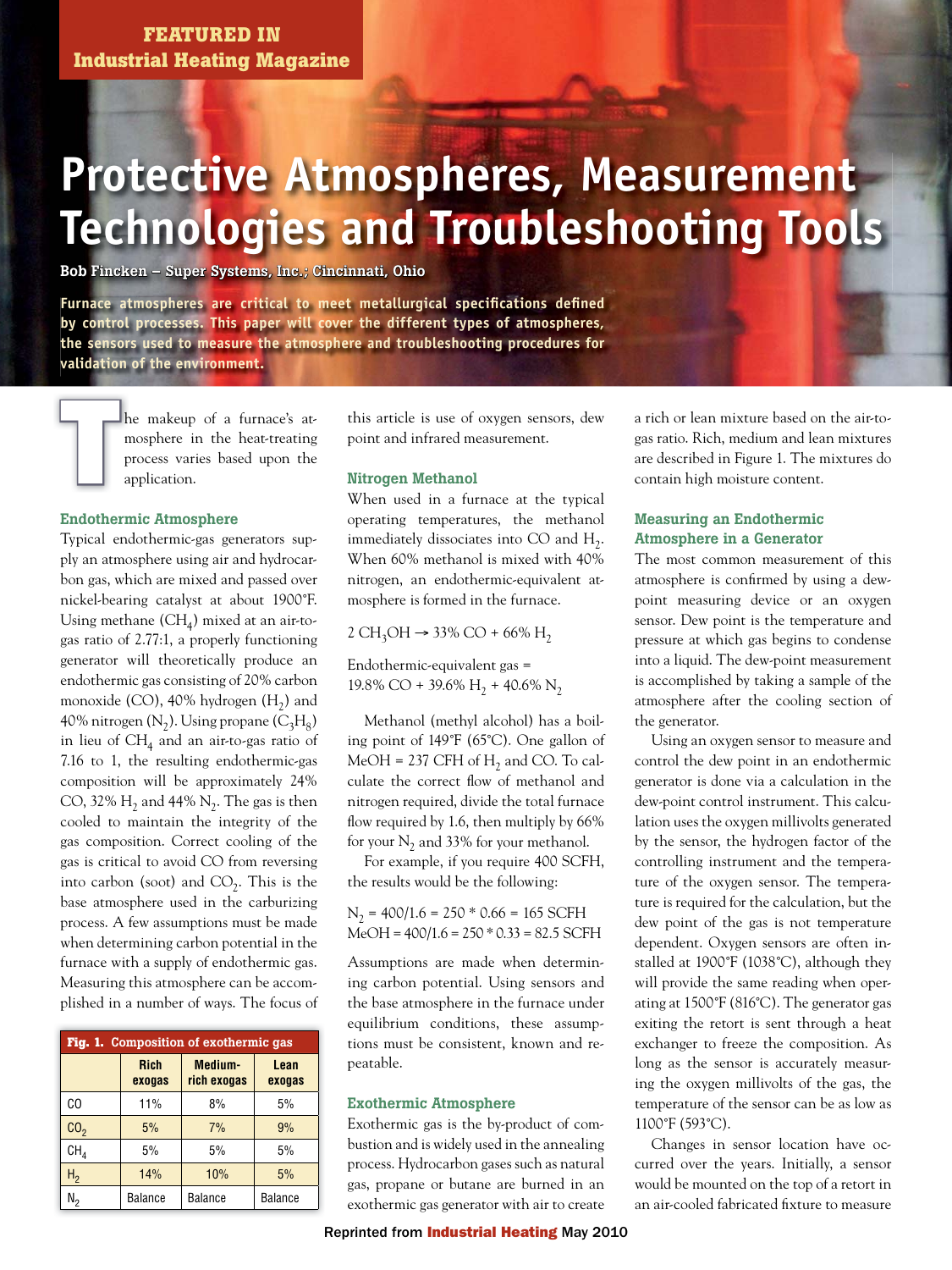

#### Fig. 2. Oxygen sensor with modified aluminized sheath with an integral reheat well

the oxygen. Then, a ceramic reheat well mounted through the sidewall of the generator was used. Now, a modified sheath with an integral reheat well makes the installation much easier. The sheath and the integral well are aluminized prior to assembly (Fig. 2). The nickel in the RA330 sheath material does not react with the endothermic gas. This is especially important between 900-1300˚F, where the endothermic reaction will reverse over time if nickel is available. This type of design has the ability to run at lower temperatures, thus allowing many years of operation.

 Lambda-style probes like those used in an automobile engine are used in generator applications, but they do not provide the long-term stability of the zirconia technology and must be re-oxidized to avoid drift.

 Dew-point cells, like those used in portable units to verify the generator, can also be applied for continuous monitoring and control. A dew-point cell must provide good filtration and avoid water contamination for long-term stability.

## **Measuring an Endothermic Atmosphere in a Furnace**

Dew point, shim stock and carbon sensors have traditionally been used to measure

the endothermic atmosphere in a furnace. The carbon sensor is actually measuring the oxygen content in the furnace, which is why the terms oxygen and carbon probe are synonymous. An oxygen probe used in-situ for a furnace application has been the standard of the industry for years. Because of the durability, reaction time and continuous measurement, it is the most common form of control.

 The oxygen probe will also react with the by-products of combustion if the furnace is gas fired and has a cracked radiant tube. The oxygen will dilute the atmosphere in the heat chamber when the furnace goes to high fire. As a result, the carbon controller will compensate by calling for more enriching gas to increase the carbon potential. This can often be identified on a chart or digital recorder with a sawtooth look to the carbon trend (Fig. 3). Setting the control to low fire will eliminate the saw-tooth effect and prove the leaky tube as the issue. The next step is to determine which tube is the problem.

 When using an oxygen sensor in a carburizing atmosphere, it may require air burnouts. The burnout frequency can be determined by the carburizing process in use.

 A burnout consists of at least 10 CFH of air piped to the burn-off fitting on the head of the probe. Pumped room air or filtered combustion air are most commonly used. It is important not to use compressed air due to the contamination of water and oil often present, which can damage the oxygen probe. The carbon controller should control the frequency of the burnout and the duration. If this is not controlled by the carbon controller, excessive gas will be used while the burn-off is taking place to compensate for the flow of air to the probe. Burnout flow and duration recommendations vary by manufacturer based on sheath diameter and tip design. It is good practice never to exceed 90 seconds to avoid overheating the tip of the probe (Fig. 5).

 A consistent way to verify a correct burnout is to monitor the oxygen millivolts of the carbon controller during the burnout phase. If a proper burnout is taking place, the oxygen millivolts will drop below 200. This can also vary based upon the circulation in the furnace and the probe placement. If you are not able to reduce the millivolts based on the air supply available, you can turn off the circulation fan. This will allow the concentration of air passing across the tip not to be diluted.







**Fig. 3. Furnace chart displaying control with a cracked radiant tube Fig. 4. Furnace chart displaying control with an intact radiant tube**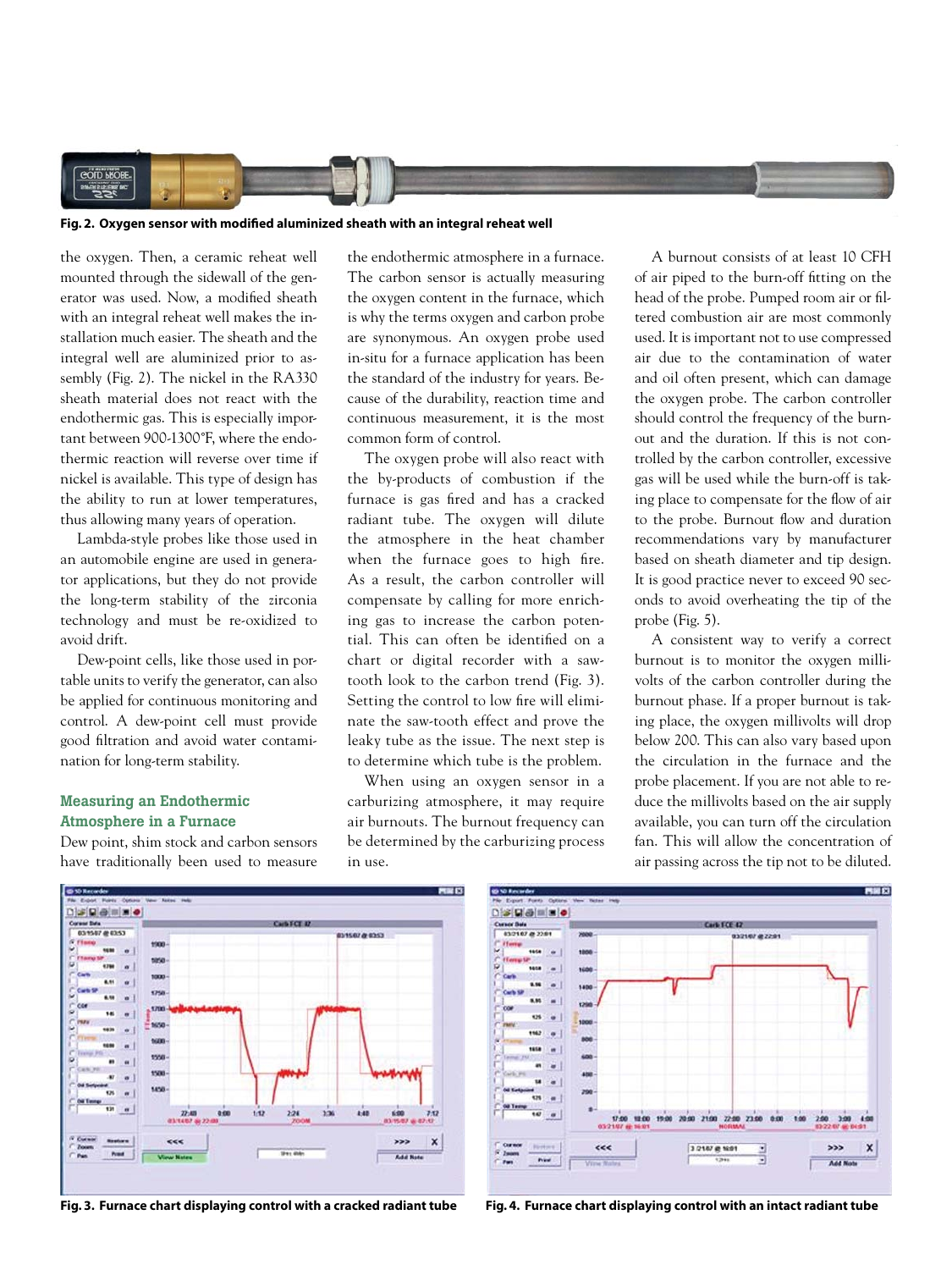| Fig. 5. Recommended carbon-sensor burnout |                                    |                                   |                     |  |  |
|-------------------------------------------|------------------------------------|-----------------------------------|---------------------|--|--|
| <b>Atmosphere type</b>                    | <b>Frequency of sensor burnout</b> | <b>Duration of sensor burnout</b> | Flow of burnout air |  |  |
| Neutral                                   | 24 hours                           | 90 seconds                        | Minimum 10 CFH      |  |  |
| High carbon                               | 8-12 hours                         | 90 seconds                        | Minimum 10 CFH      |  |  |

Take great care not to leave the fan off for more than 120 seconds.

 A possible side effect of extended burnout duration is the oxidation of the tip of the sensor. The problem can manifest itself with oxygen millivolts being elevated over time, which will require a lower CO factor setting for the same calculation of carbon. Consideration should be made for the duration of the burnout based upon the carbon level in the furnace.

 A non-dispersive infrared (NDIR) three-gas analyzer can be used to measure the atmosphere in a furnace or generator. The consistency of the endothermic gas produced at the generator significantly affects all downstream processes. In order for the atmosphere to be controlled consistently and accurately in the furnace with an in-situ sensor, it assumes the content of the endothermic gas. You should always view values between 18.8 and 20.5 for CO. The  $CO<sub>2</sub>$  should be between 0.25 and 0.50 with a preferred value of 0.40  $CO<sub>2</sub>$ . The dew point in Fahrenheit can be calculated by multiplying the  $CO<sub>2</sub>$  by 100. If methane  $(CH_4)$  has a value of 0.50 or less, the generator is performing correctly. If the  $CH_4$  is over 0.50, there may be a problem.

 It is advisable to burnout the generator as quickly as the facility can take the generator off line. If after burn out the  $CH<sub>4</sub>$ climbs back above 0.5 within a week or two, then replace the catalyst. If the catalyst is depleted, uncracked  $CH<sub>4</sub>$  from 0.50-8.0 will be present. As a result, a low dew point ( $CH<sub>4</sub>$  uncracked is very dry) and an increase in the air ratio will occur. The end result will be a wet gas with soot and water coming out of the generator. The furnace will try to compensate by adding more gas. Based on NDIR gas readings with  $CH<sub>4</sub>$  exceeding 0.5%, a generator burnout is recommended.

 To perform a generator burnout, stop the endothermic gas flow, reduce the temperature of the generator to 1600-1650˚F and start flowing air up to 10% of the total endothermic flow. One should see a flame at the effluent. Once the available carbon is burned, the flame will go out. The lower temperature protects the retort in case of a carbon deposit. If there is a carbon deposit present and the temperature is not reduced, a localized area may increase dramatically in temperature and damage the retort.

## **Measuring a Nitrogen Methanol Atmosphere in a Furnace**

If measuring at the furnace using NDIR, one should see 14.0-28.0% CO. An ideal CO measurement is 20%. In addition, the  $CO<sub>2</sub>$  (depending on carbon setpoint) will be from 0.10-0.80  $CO<sub>2</sub>$ . The CH<sub>4</sub> should be zero or as high as 8% depending on carbon setpoint. All testing should be done with a zero carbon setpoint and no  $CH<sub>4</sub>$ additions, if possible.

 If the mixture is set incorrectly and a higher ratio of methanol to nitrogen is ob-

## **Industry Requirements for Carbon Control**

II ndustry specifications and customer-specific guidelines dictate many of the processes that are put in place by heat treat-<br>II ers. CQI-9, SAE and AMS all call out steps that involve verifica-<br>tion of accuracies related ndustry specifications and customer-specific quidelines dictate many of the processes that are put in place by heat treaters. CQI-9, SAE and AMS all call out steps that involve verificaatmosphere control. CQI-9 even calls for management to review furnace data and alarm conditions every 24 hours with documentation that it has been reviewed.

 When it comes to atmosphere, the heat-treat process and your control method will dictate the tools used for continuous measurement and secondary verification. CQI-9 specifically dictates that generator and furnace atmosphere shall be automatically controlled and documented except in furnaces that cannot support in-situ devices. Called-out methods for atmosphere control are oxygen probes or online infrared (IR) gas analysis. The heat treater is responsible for developing a control plan to define what are acceptable parameters regarding the tolerances for control. Many times, this is dictated by the customer or parts that are being heat treated. Heat treaters are required to have a backup method for verifying the atmosphere. These methods include shim stock,

gas analysis, wire resistance, carbon bar, etc.

AMS 2759 is the general requirement defined by the SAE Aerospace group for the heat treatment of steel. The requirements of this document are a collaborative effort through a committee to ensure consistencies on heat-treating steps and end results that should be achieved. Within the AMS 2759 specification, additional documents are referenced. Specifically of interest is AMS 2759/1 and AMS 2759/2, which are the heat treatment of carbon and low-alloy steel. This specification does not specifically dictate how the atmosphere is to be controlled, but it does have requirements on tolerances that need to be achieved. AMS 2759/7 is the specification for Gas and Vacuum Carburizing and Heat Treatment of Carburizing-Grade Steel Parts. This specification does state that carbon potential shall be controlled and recorded by automatic equipment and that manual equipment may be used to verify the automatic equipment. The accuracy of the atmosphere control instruments is not specifically called out, but there must be a procedure in place to ensure the equipment is operating properly.